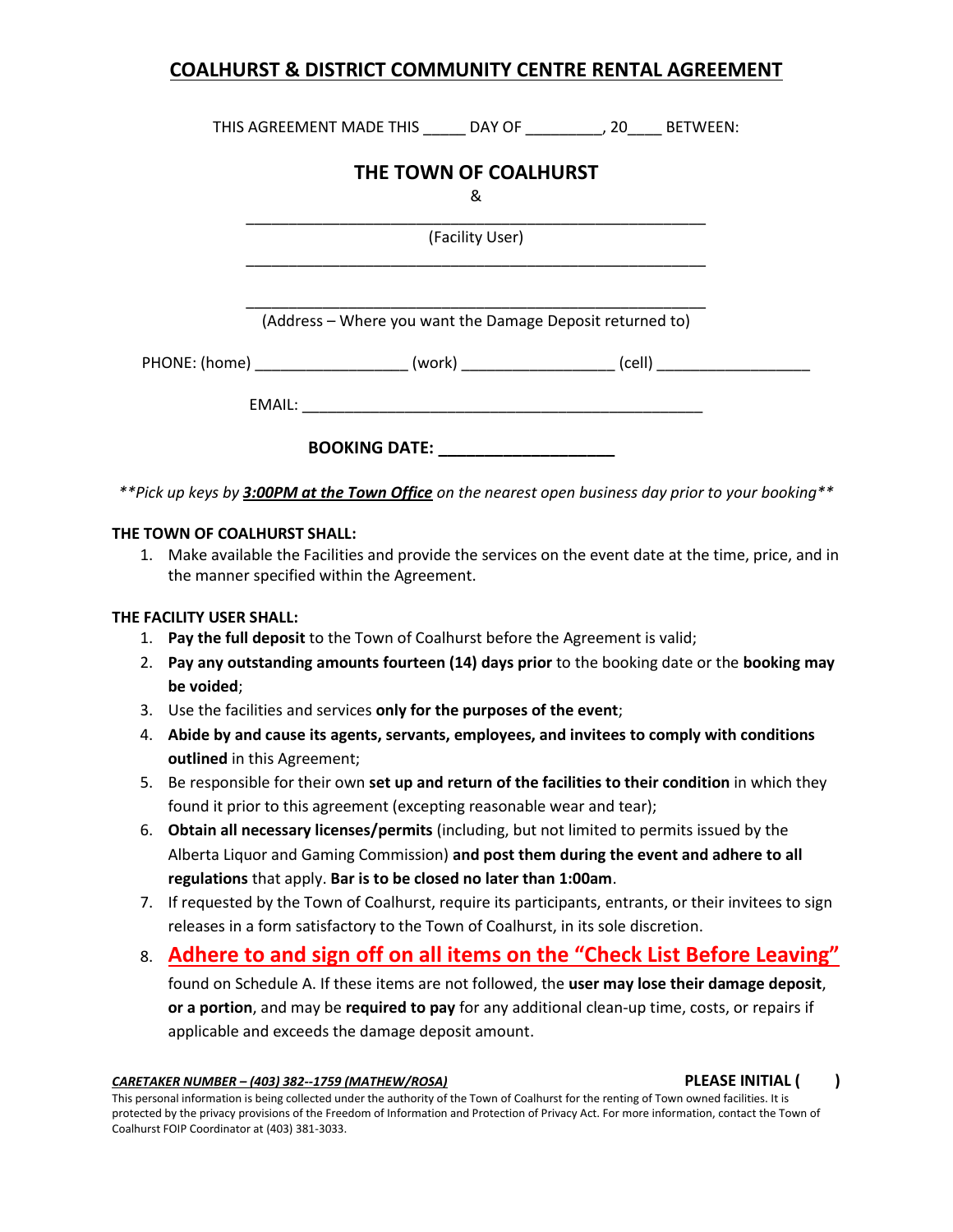#### **ADDITONAL TERMS:**

- 1. **If any term of this Agreement is breached, the Town of Coalhurst shall have the right to terminate this Agreement forthwith**, without any notice whatsoever and require the user to vacate the facilities forthwith and any charges for the use of the facilities and for the provision of the services shall be in no way reduced or abated and the user shall remain liable for the full amount thereof.
- 2. **The Town of Coalhurst has the right to cancel this Agreement** at any time whatsoever if, in the opinion of the Town of Coalhurst, the performance or continued performance of this Agreement would or could result in damage to the real or personal property of the Town of Coalhurst or if to allow such performance or continued performance of this Agreement would otherwise be dangerous or unsafe.
- 3. **The Town of Coalhurst shall not be liable** for any theft, loss, or damage of, to, or from the persons or property of the User, its agents, employees, servants, or invitees, howsoever caused.
- 4. **Should the Town of Coalhurst be rendered incapable of performing its obligations hereunder by reason on any statute, law, order, or regulation or for any other reason beyond its reasonable control**, the Town of Coalhurst shall be relieved from the fulfillment of such obligations and **the user shall not be entitled to any compensation** whatsoever.
- 5. Use of the facilities shall be confined to the area(s) stated below in the cost summary. **All changes must be made through the Town Office** prior to the booking date.
- 6. **One half of the booking fee will be refunded on cancellations received up to two weeks prior to the booking date.**
- 7. **The user has inspected the facilities and has satisfied itself that the facilities are suitable** for the event and that there have been no promises, representations, warranties, or undertakings given by the Town of Coalhurst with respect to the facilities or services except as are expressly set forth herein.
- 8. Damage Deposit will be refunded after the condition report has been received by the Office.
- 9. **Use of the Facilities shall be completed by 2:00 A.M.** Any bookings exceeding this deadline will be charged **\$100.00 per hour** or portion thereof. The additional fee shall be deducted from the damage deposit.

*CARETAKER NUMBER – (403) 382--1759 (MATHEW/ROSA)* **PLEASE INITIAL ( )**

This personal information is being collected under the authority of the Town of Coalhurst for the renting of Town owned facilities. It is protected by the privacy provisions of the Freedom of Information and Protection of Privacy Act. For more information, contact the Town of Coalhurst FOIP Coordinator at (403) 381-3033.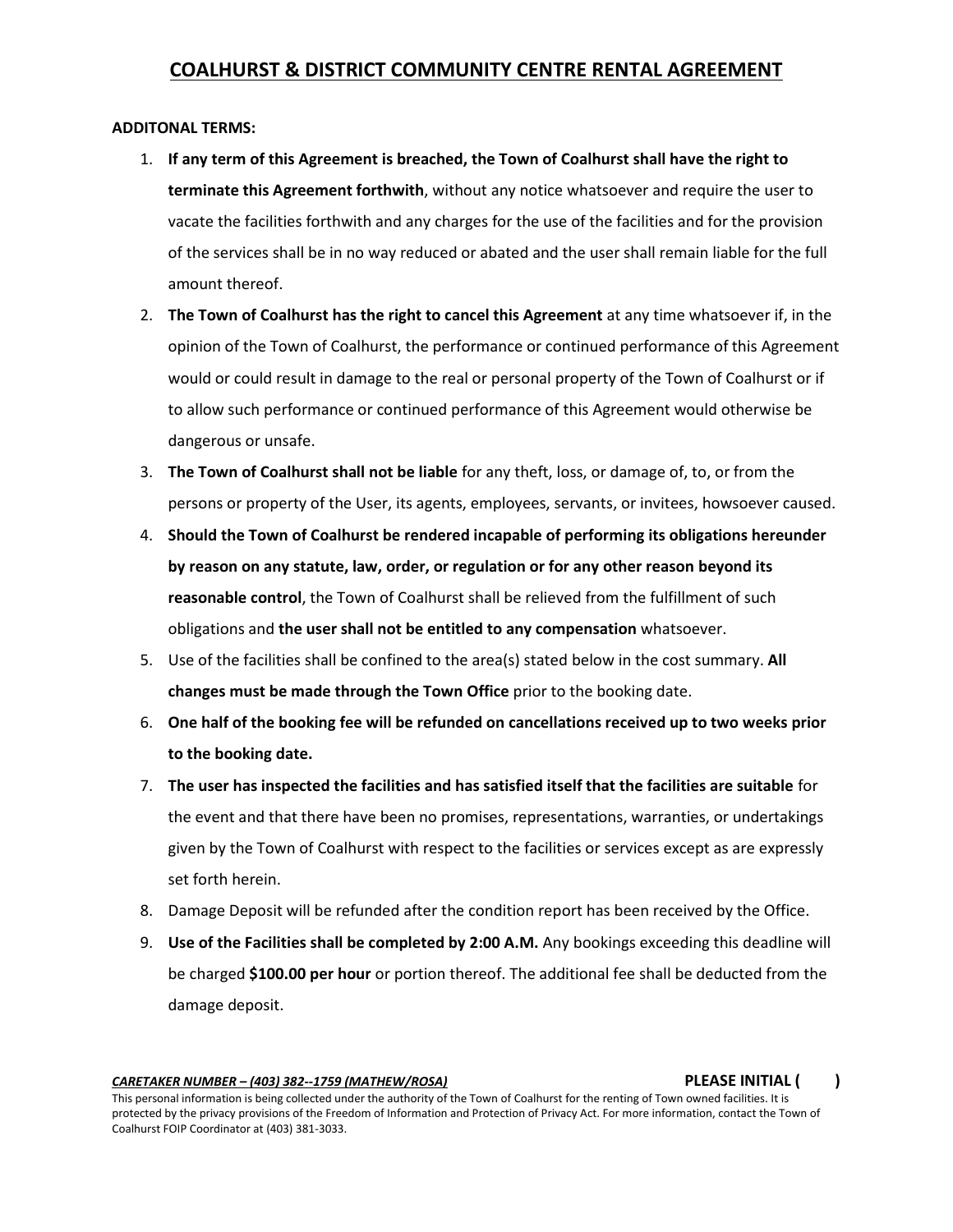- 10. **The deposit may be applied to any charges, expenses, damages, indemnities, or taxes** properly due and payable to the Town of Coalhurst hereunder.
- 11. **Any foodstuff or other goods left in the Centre will be disposed of after 48 hours.**
- 12. **The user will ensure all doors are kept closed** as the facility is located within a residential area. The user will cause it agents, participants, entrants, or invitees to **conduct themselves in a quiet, orderly fashion when leaving** the premises. Total **deposit may be forfeited if there is a valid noise complaint** received by the Town of Coalhurst.
- 13. User groups are **responsible for providing their own catering**. Supplies can be stored in the Centre subject to the availability of space.
- 14. The Town will provide a sufficient supply of tea towels, dishwasher soap, detergent, and trash bags.

*CARETAKER NUMBER – (403) 382--1759 (MATHEW/ROSA)* **PLEASE INITIAL ( )**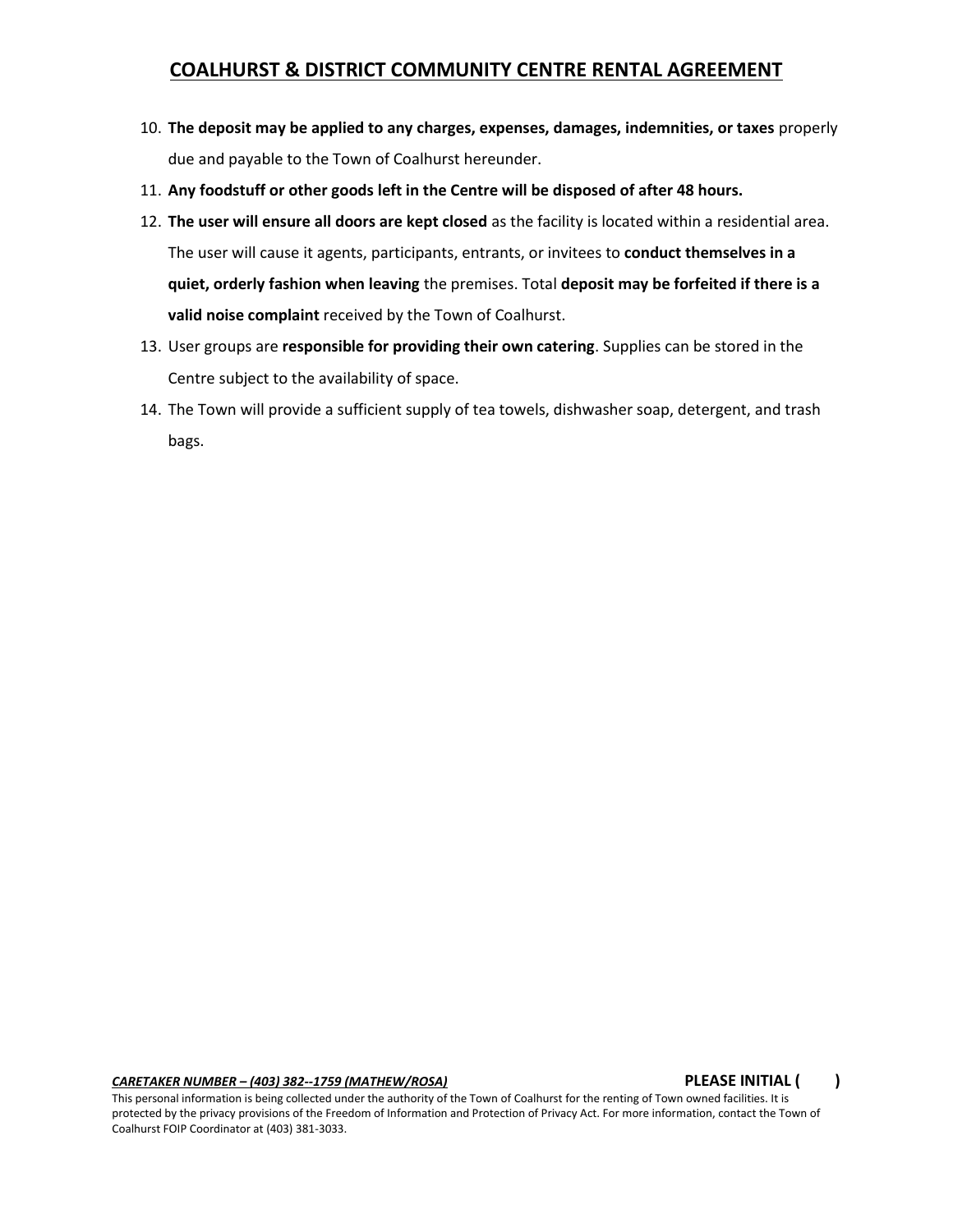#### **COST SUMMARY**

The Town of Coalhurst agrees to make available the facilities and to provide the services as described below on the date at the times, price, and in the manner specified:

| <b>DESCRIPTION</b> |                                                                                           | <b>CHARGES</b> |  |
|--------------------|-------------------------------------------------------------------------------------------|----------------|--|
| a)                 | Complete Centre<br>(Main Hall, Kitchen, & Ron Coombes Room) ---------------- \$           |                |  |
|                    | b) Ron Coombes Room & Kitchen ----------------------------------- \$                      |                |  |
| C)                 |                                                                                           |                |  |
| d)                 |                                                                                           |                |  |
|                    |                                                                                           |                |  |
|                    |                                                                                           |                |  |
|                    |                                                                                           |                |  |
|                    |                                                                                           |                |  |
|                    |                                                                                           |                |  |
|                    |                                                                                           |                |  |
|                    |                                                                                           |                |  |
|                    | THE BOOKING DATE SHALL BE _________________, 20_______ FROM_______ AM/PM to _______ AM/PM |                |  |

#### **Indemnity**

The Facility User assumes the entire responsibility and liability for losses, expenses (including legal expenses on a solicitor and his own client basis), damages, demand, and claims based on any injury or alleged injury to persons (including sickness and death) or damage or alleged damage to property (whether such property be the property of the Town of Coalhurst or property of third parties) sustained or alleged to have been sustained, in any way connected with the use of or proximity to the facilities and services by the user, it's employees, agents, servants, and invitees. The user agrees to indemnify and hold harmless the Town of Coalhurst, its employees, agents, servants, and invitees from and against the same and from any against any and all damages, demands, claims, and expenses (including legal expenses on a solicitor and his own client basis) made by any third party against the Town of Coalhurst arising directly or indirectly from any injury or damage or alleged injury or alleged damage of other matter relating to this Agreement. The user further agrees to defend any suit or action brought against the Town of Coalhurst, its employees, agents, servants, and invitees arising out of activities to collect or attempt to collect any monies properly due to the Town of Coalhurst pursuant to the Agreement. By signing below, I understand and agree to these and all other terms found within the Rental Agreement.

**\_\_\_\_\_\_\_\_\_\_\_\_\_\_\_\_\_\_\_\_\_\_\_\_\_\_\_\_\_\_\_\_\_\_\_\_\_ \_\_\_\_\_\_\_\_\_\_\_\_\_\_\_\_\_\_\_\_\_\_\_\_\_\_\_\_\_\_\_\_**

**\_\_\_\_\_\_\_\_\_\_\_\_\_\_\_\_\_\_\_\_\_\_\_\_\_\_\_\_\_\_\_\_\_\_\_\_\_ \_\_\_\_\_\_\_\_\_\_\_\_\_\_\_\_\_\_\_\_\_\_\_\_\_\_\_\_\_\_\_\_**

**Facility User Witness**

**Town of Coalhurst Date** 

#### **\*\*\*DO NOT USE DUCT TAPE, NAILS, SCREWS, ETC. ON WALLS OR FLOOR\*\*\* \*\*\*PLEASE DO NOT DRAG TABLES AND CHAIRS WHEN MOVING THEM\*\*\***

#### *CARETAKER NUMBER – (403) 382--1759 (MATHEW/ROSA)* **PLEASE INITIAL ( )**